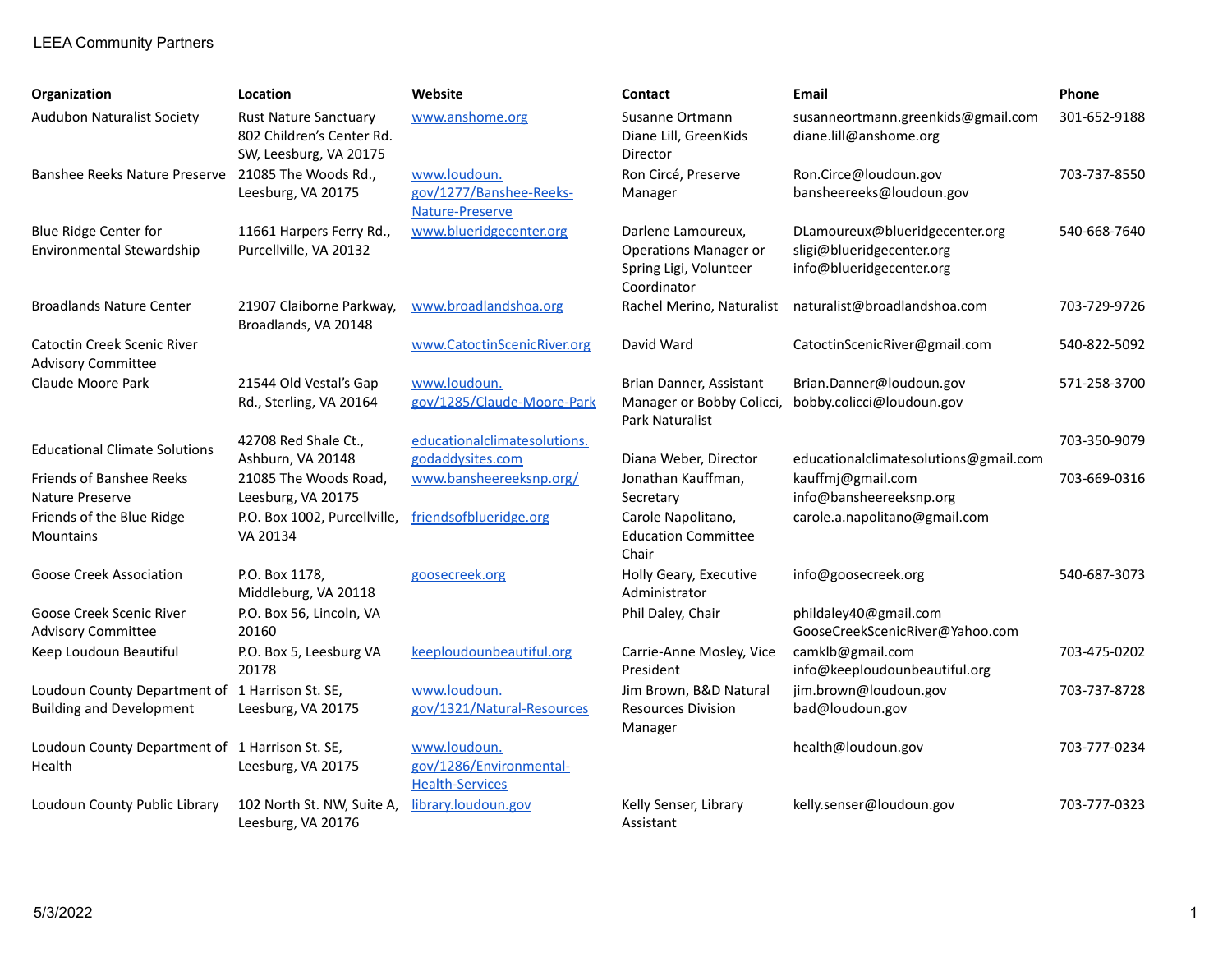## LEEA Community Partners

| Organization                                                                                           | Location                                                                     | Website                                                                | <b>Contact</b>                                                                   | <b>Email</b>                                                                           | Phone                      |
|--------------------------------------------------------------------------------------------------------|------------------------------------------------------------------------------|------------------------------------------------------------------------|----------------------------------------------------------------------------------|----------------------------------------------------------------------------------------|----------------------------|
| Loudoun County Master<br>Gardeners (see also Virginia<br>Cooperative Extension Loudoun<br>County Unit) | 750 Miller Dr. SE, Suite F-<br>3, Leesburg, VA 20175                         | loudouncountymastergardeners<br>.org                                   | Barbara Bailey,<br><b>Community Engagement</b><br>Coordinator                    | bbarbara@vt.edu<br>loudounmg@vt.edu                                                    | 703-771-5150               |
| Loudoun County Public Schools<br>- Energy & Environment Team                                           | 1002-C Sycolin Rd. SE,<br>Leesburg, VA, 20175                                | www.lcps.org/domain/27217                                              | Susan Gerson, Energy<br>Manager or Mike<br>Barancewicz, Energy<br>Manager        | susan.gerson@lcps.org<br>michael.barancewicz@lcps.org<br>eeteam@lcps.org               | 571-252-2960               |
| Loudoun Pediatric Obesity<br>Coalition                                                                 |                                                                              | https://www.facebook.<br>com/LoudounPediatricObesityC<br>oalitionLPOC/ | Sapna Hencinski,<br>Coordinator                                                  | sapna.hencinski@loudoun.gov                                                            | 202-669-0031               |
| Loudoun Soil and Water<br><b>Conservation District</b>                                                 | 30 Catoctin Circle SE, Suite<br>H, Leesburg, VA 20175                        | www.loudounsoilandwater.org                                            | Jennifer Venable,<br><b>Education Specialist</b>                                 | jennifer.venable@lswcd.org                                                             | 571-918-4530,<br>ext. 109  |
| Loudoun Water                                                                                          | 44865 Loudoun Water<br>Way, Ashburn, VA 20147                                | www.loudounwater.org                                                   | Erika Cuevas, Outreach<br>Coordinator                                            | ecuevas@loudounwater.org                                                               | 571-291-7907               |
| Loudoun Watershed Watch                                                                                |                                                                              | www.loudounwatershedwatch.<br>org                                      | David Ward or<br>Sarah Ali, Stream<br><b>Monitoring Coordinator</b>              | info@loudounwatershedwatch.org                                                         | 540-822-5092               |
| Loudoun Wildlife Conservancy                                                                           | P.O. Box 1892, Leesburg,<br>VA 20177                                         | www.loudounwildlife.org                                                | Meghan Goldman or<br><b>Michael Myers</b>                                        | mgoldman@loudounwildlife.org<br>mmyers@loudounwildlife.org<br>info@loudounwildlife.org | 703-777-2575               |
| Morven Park - Morven Park<br>Center for Civic Impact                                                   | 17195 Southern Planter<br>Lane, Leesburg, VA 20176                           | www.morvenpark.org                                                     | Gwyneth Mac Murtrie,<br>Director of Education                                    | gmacmurtrie@morvenpark.org                                                             | 703-777-2414,<br>ext. 6620 |
| NextGenTreesUSA                                                                                        | P.O. Box 3343<br>Leesburg, VA 20177                                          | https://nextgentreesusa.com                                            | Dabney Kerr or Tom<br>Boone, Co-Founders                                         | dabney@nextgentreesusa.com<br>tomb@nextgentreesusa.com                                 | 703-443-4571               |
| Northern Virginia Community<br>College                                                                 | Loudoun Campus, 21200<br>Campus Dr., Sterling, VA<br>20164                   | www.nvcc.edu                                                           | Barbara Canfield, Dean,<br>Natural and Applied<br><b>Sciences</b>                | bcanfield@nvcc.edu                                                                     | 703-450-2575               |
| Northwest Virginia Regional<br>GREENetwork                                                             |                                                                              | groups.google.<br>com/g/greenetwork                                    | Mark Pankau, Director                                                            | mpankau28@gmail.com                                                                    |                            |
| <b>Piedmont Environmental</b><br>Council                                                               | 45 Horner St., Warrenton,<br>VA 20186                                        | www.pecva.org                                                          | Gem Bingol, Loudoun &<br>Clarke Land Use                                         | gbingol@pecva.org                                                                      | 703-431-6941               |
| <b>Project Learning Tree</b>                                                                           | 2121 K St. NW, Suite 750,<br>Washington, DC 20037                            | www.plt.org                                                            | Ellen Powell, Virginia PLT<br><b>State Coordinator</b>                           | ellen.powell@dof.virginia.gov<br>information@plt.org                                   | 434-220-9037               |
| The Nature Generation                                                                                  | Loudoun County Office:<br>36903 Charles Town Pike,<br>Purcellville, VA 20132 | www.NatGen.org                                                         | Amy Marasco, President<br>or Romany Sieferman,<br><b>Communications Director</b> | amy.natgen@gmail.com<br>rsieferman@natgen.org                                          | 540-454-5544               |
| Town of Leesburg - Department<br>of Utilities                                                          | 25 West Market St.,<br>Leesburg, VA 20176                                    | www.leesburgva.gov                                                     | <b>Betsy Payne, Utilities</b><br>Analyst                                         | bpayne@leesburgva.gov                                                                  | 703-771-2762               |